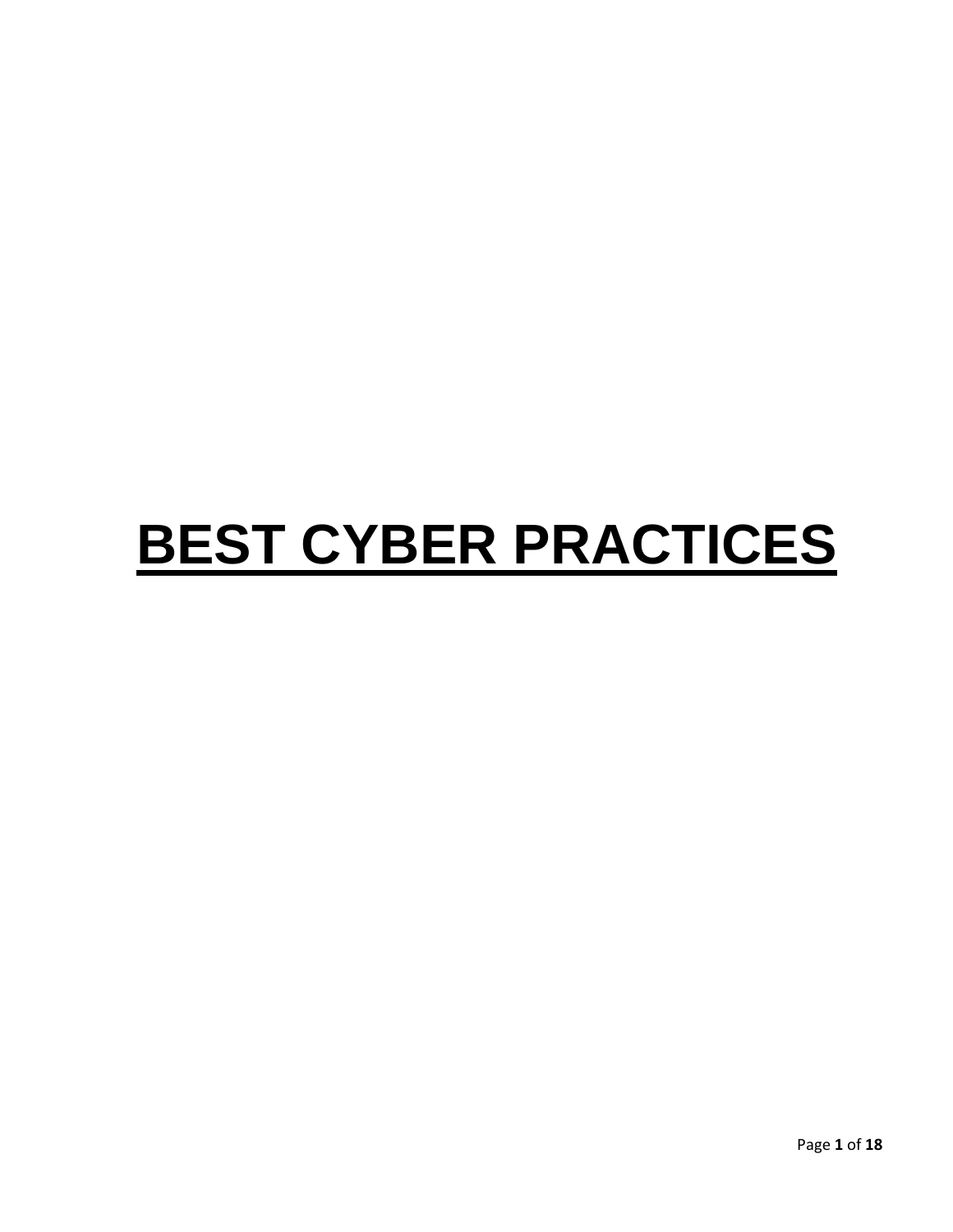# **General Computer usage – Best practices**

- Use account with limited privileges on systems and avoid accessing with administrator privileges for day-to-day usage.
- Keep Operating System, Application software and Anti-Virus software updated by applying the latest service packs and patches.
- Backup of important files at regular intervals.
- Do not leave system unattended. Log out of or lock your computer when stepping away, even for a moment
- Supervise maintenance or rectification of faults in the system by service engineers.
- Do not download unfamiliar software off the Internet.
- Remove unnecessary programs or services from computer: Uninstall any software and services you do not need
- Restrict remote access. If file sharing is not required in your day-to-day work, disable file and print sharing.
- Treat sensitive data very carefully.
- Remove data securely: Remove files or data you no longer need to prevent unauthorized access to them. Merely deleting sensitive material is not sufficient, as it does not actually remove the data from your system
- If your networking devices are not using IPv6, disable IPv6 from computer.
- Always maintain a redundant power supply.
- Use systems screen locking functionality to protect against physical access, such as a screen saver that wont deactivate without a password, or just log out of everything so anyone that wants access has to log in again.
- Enable the option chassis intrusion in the BIOS settings to be aware of unauthorized users.
- The systems should be placed in a room which is dust free and has a good ventilation to avoid overheating of CPU.
- Do not plug the computer directly to the wall outlet as power surges may damage computer. Instead use a genuine surge protector to plug a computer.
- Dont eat food or drink near the PC.
- There should be no magnets near to your PC.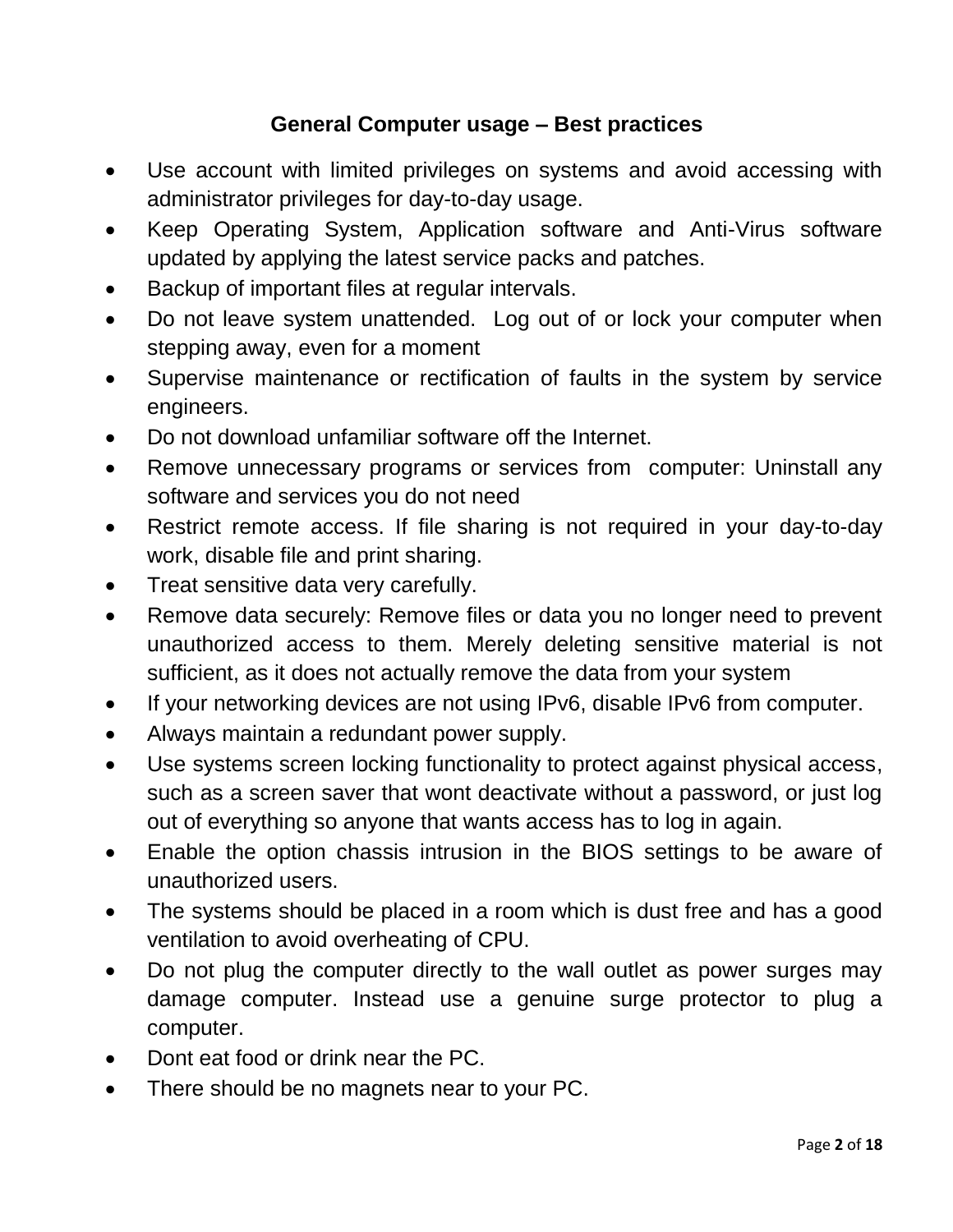- Scan all the files after you download whether from websites or links received from e-mails.
- Download anything only from trust worthy websites. Do not click links to download anything you see on unauthorized sites.
- Dont click the link or file and let it start download automatically, download the file and save where you want save and then run on the application.
- Never download from the links that offer free antivirus or anti spyware software, always download from trusted sites, if you are not sure about the site you are downloading, enter the site into favourite search engine to see anyone posted or reported that it contains unwanted technologies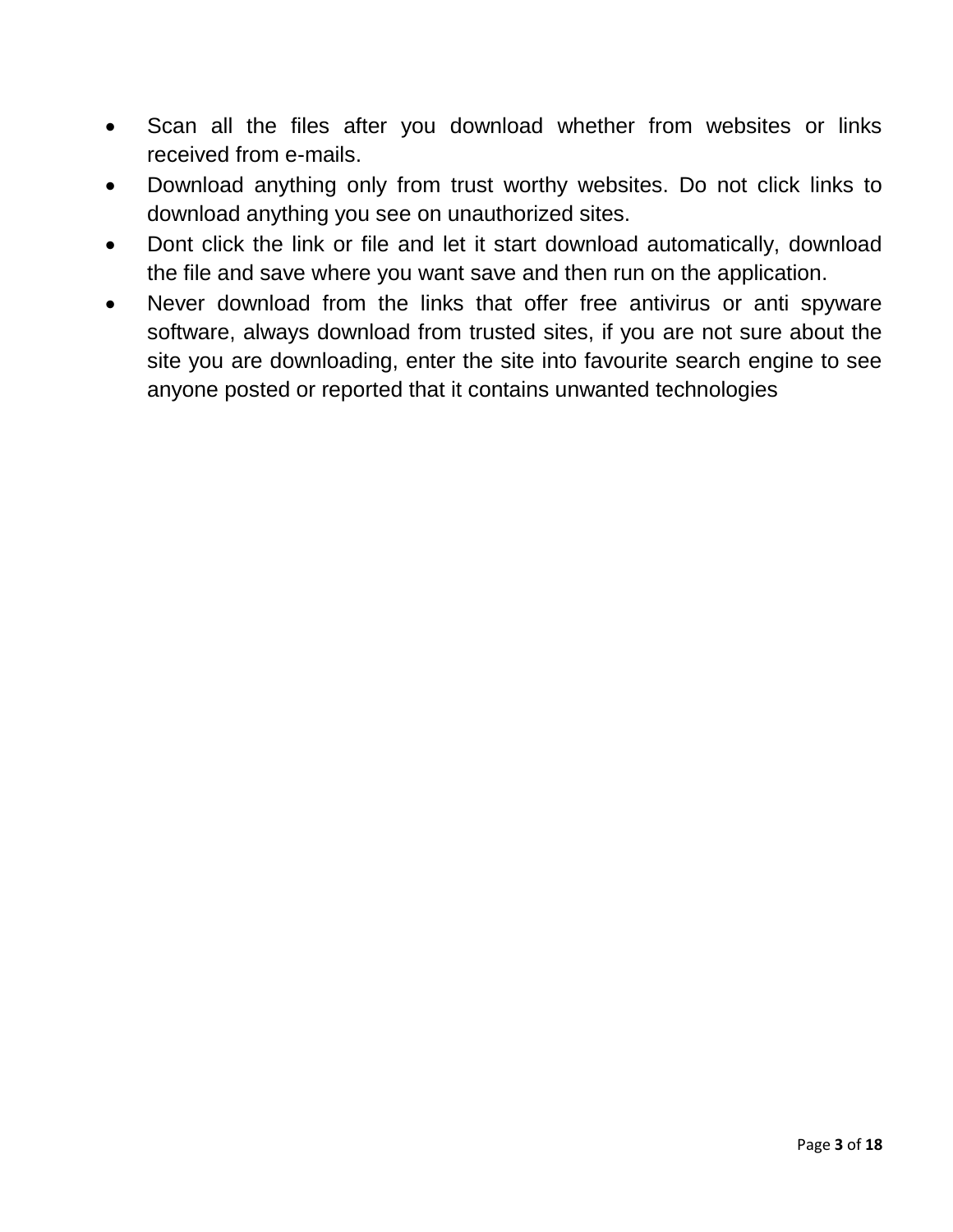# **General Internet Browsing – Best Practices**

- Always use updated anti-virus, Operating System and applications and browser.
- Use a web browser with sandboxing capability (like Google chrome, safari, etc.). Sandboxing usually contains malware during execution.
- Download software from trusted source only.
- Be wary of storing personal information on Internet.
- Do not store any information you want to protect on any device that connects to the Internet.
- Verify those you correspond with. It is easy for people to fake identities over the Internet.
- Make a habit of clearing history from the browser after each logout sessions.
- Delete Windows "Temp" and "Temporary Internet files" regularly.
- Avoid all cloud services (Dropbox, iCloud, Evernote, etc) that are based outside India.
- Avoid using services that require location information.
- Remember search engines track your search history and build profiles on you to serve you personalized results based on your search history.
- Be conscious of what you are clicking on/downloading.
- Some pop-ups have what appears to be a close button, but will actually try to install spyware when you click on it.
- Remember that things on the internet are rarely free. "Free" Screensavers, etc. generally contain Malware.
- Be wary of free downloadable software There are many sites that offer customized toolbars or other features that appeal to users, which are likely to have backdoors.
- Dont follow email links claiming to offer anti-spyware software Like email viruses, the links may serve the opposite purpose and actually install the spyware it claims to be eliminating.
- Frequently check unusual folder locations for document (.doc, docx .xls, .xlsx and .def) file extensions (in search options, select advanced search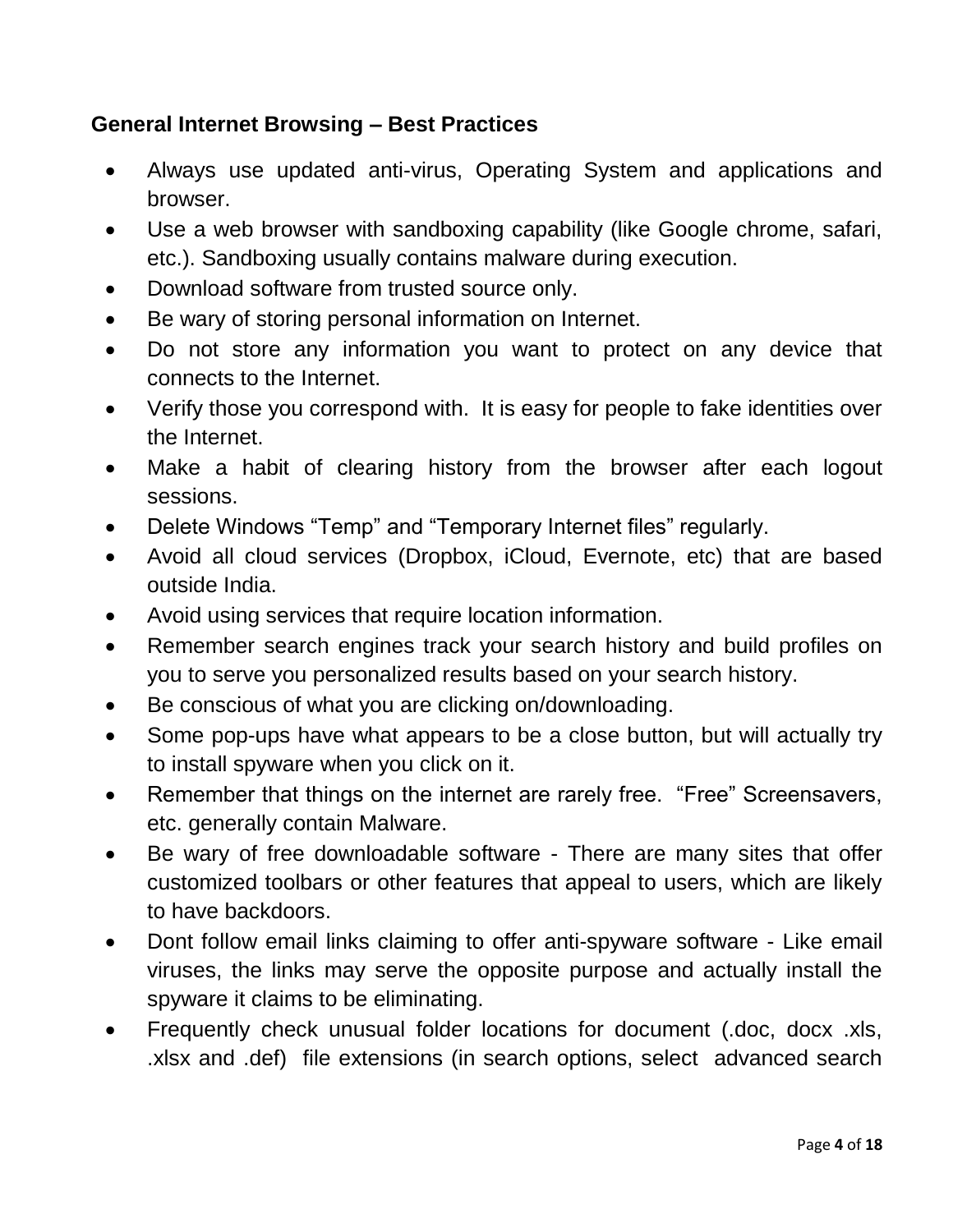options, make sure you checked "Search System folder", "Search hidden files and folders" and "search subfolders")

- Avoid Internet access through public Wi-Fi.
- Never exchange home and office work related contents.
- Avoid posting of photos with GPS coordinates.
- Dont respond to email, instant messages (IM), texts, phone calls, etc., asking you for your password.
- Only click on links from trusted sources. Never click on a mystery link unless you have a way to independently verify that it is safe. This includes tiny URLs.
- Be extremely careful with file sharing software. File sharing opens your computer to the risk of malicious files and attackers. Also, if you share copyrighted files, you risk serious legal consequences.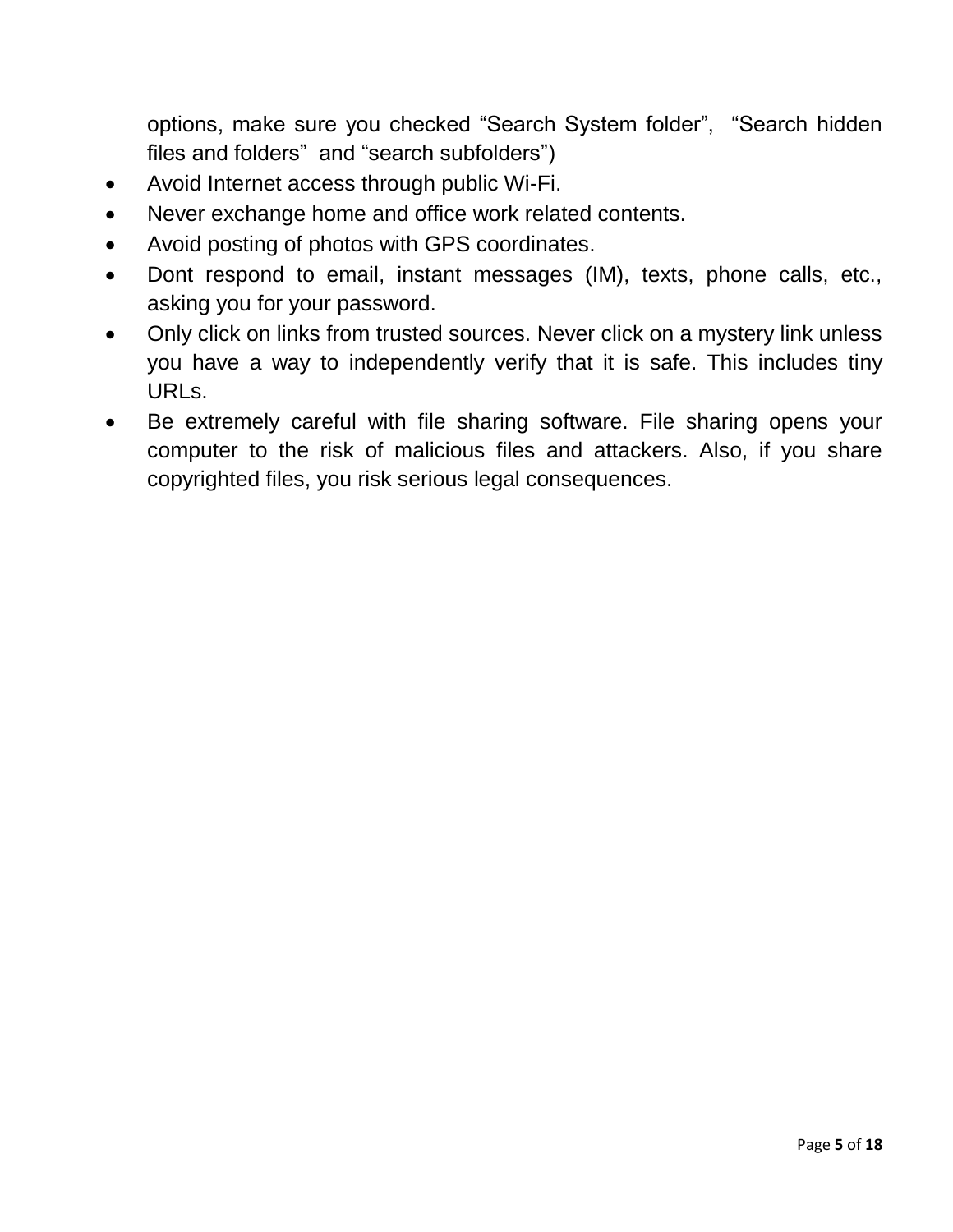#### **Malware defense – Best practices**

- Always set automatic updates for Operating System, Anti-Virus and Applications. (My Computer -> properties -> automatic updates -> select Automatic and time)
- Enable hidden file & system file view to find any unusual or hidden files. (My computer -> tools -> folder options -> view -> select enabled with "Show hidden file and folders" option and disable "Hide protected operating system files")
- Turn off auto play (Windows Vista/7 :- Start -> Run -> type gpedit.msc -> Computer Configurations -> Administrative Templates -> Windows Components - > Select "AutoPlay Policies" -> Double Click at "Turn off Auto play" -> Select Enabled -> Set "Turn off Auto play on:" to "All drives" and Click OK.)
- Type: dir %temp% in "run" and delete all entries after opening any suspicious attachments.
- Type cmd in run and type netstat –na. Checkout foreign Established connection and IP addresses. Check the IP address for its ownership.
- Type "msconfig" in "run" and check for any unusual executable running automatically.
- Check Network icon (for packets received and sent) / ADSL lights for data in non browsing mode. Check data usage pattern in Mobile. If the outgoing is unusually high, then it is very likely that the system is compromised.
- Type " ipconfig/displaydns" in command prompt and look out for any URLs which you have not accessed recently.
- Always be cautious while opening attachments even from the known sources. Try to use non native applications for opening attachments. Example for word document use, WordPad to open the attachment.
- When in doubt, better to format the Internet connected computer rather than doing some "patch works".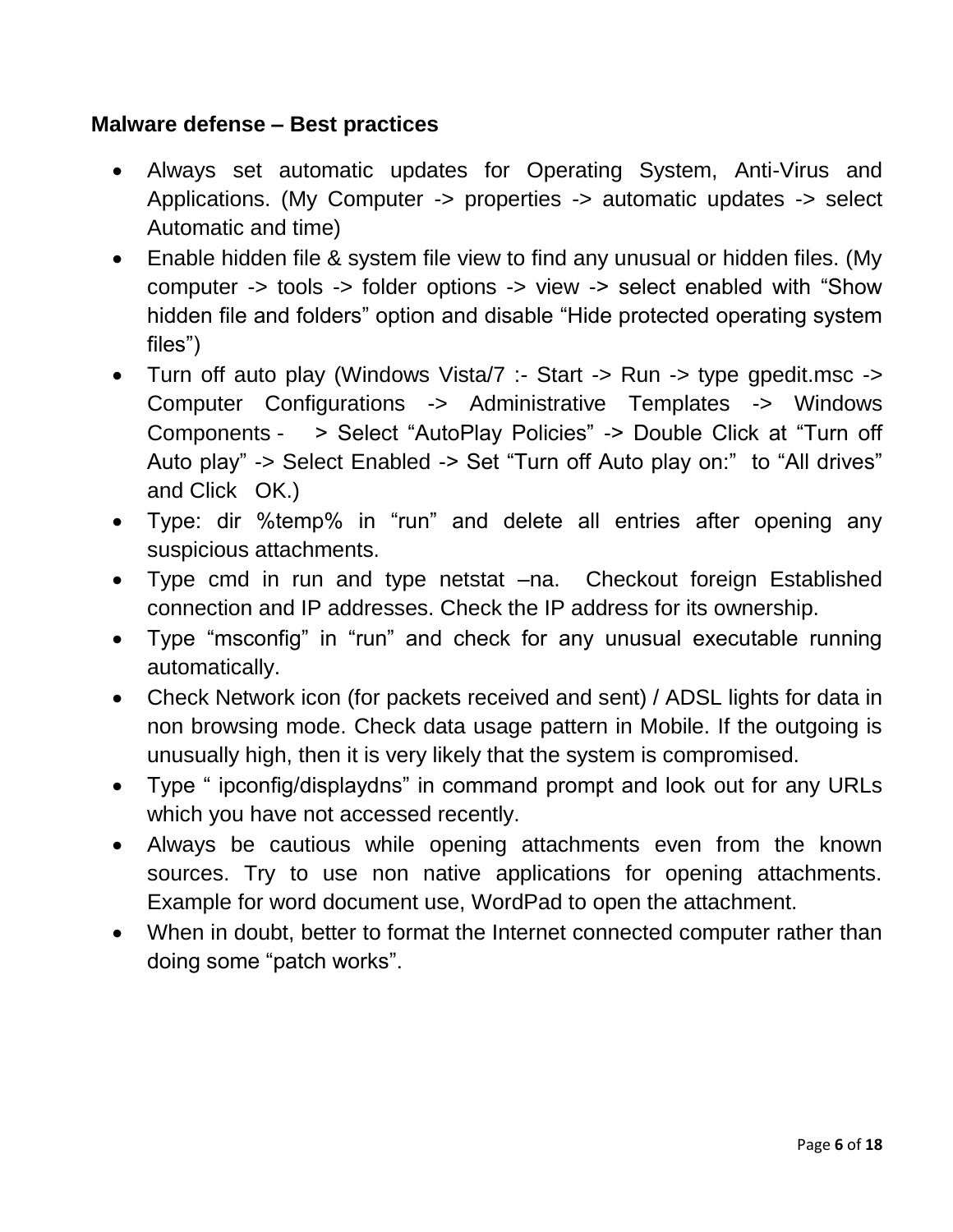# **USB storage device (Pen Drive / External Harddisk etc.)**

- Damaged / faulty RISM should never be handed over to outsiders / manufacturer for repair.
- Sensitive information should be stored on removable media only when required in the cases of assigned duties.
- All media must be stored in a safe, secure environment
- All media must be handled with care and it must be ensured that it is not kept near magnetic material and not exposed to extreme heat or pollution;
- The computers should be enabled with "Show hidden file and folders" option and "Hide protected operating system files" should be disabled to view hidden malicious files in USB storage devices.
- Make sure there is no hidden file and folders present in the Media.
- Autorun/Autoplay feature should be disabled in all the computers.
- Avoid Baiting. (Someone gives you a USB drive or other electronic media that is preloaded with malware in the hope you will use the device and enable them to hack your computer). Do not use any electronic storage device unless you know its origin is legitimate and safe.
- Scan all electronic media for Malware before use.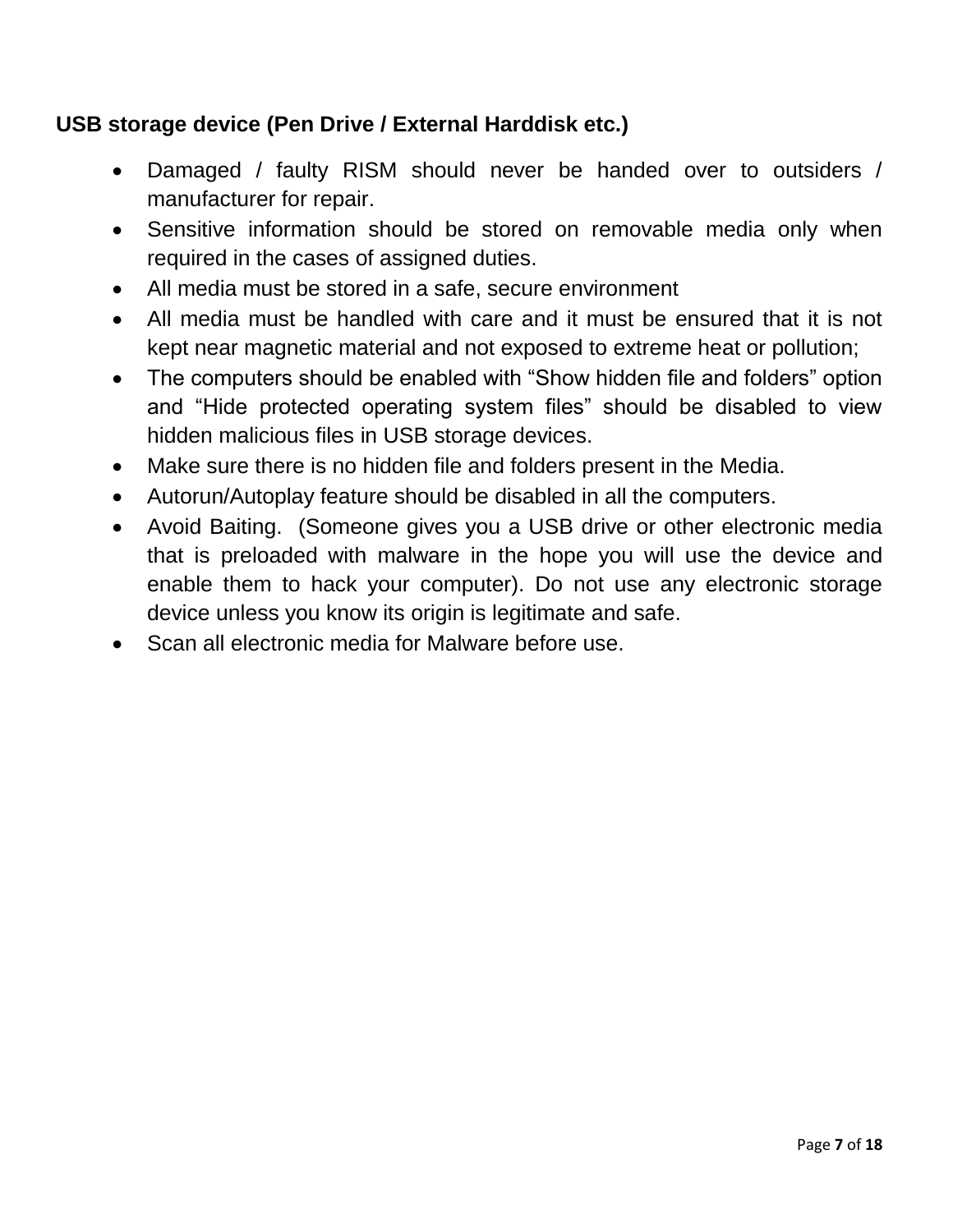#### **Smart device – Best practice**

Smart device is a device having any of the features like computation power, Internet access, storage capability, camera, recordings, GPS, etc. Smart phone, Tablets, etc. falls under this category.

Most of the Smart Phones and Tablets (Tabs) are having equal computing power of a normal Desktop / Laptop systems. These gadgets are capable of delivering many services on Video, Voice, GPS and other computational apps like any other computer. Therefore, all cyber security issues related to computers are also applicable to these devices. Following are some of the security concerns of Smart devices:

- These are equally vulnerable to malware attacks and data leakages as ordinary Internet connected computers.
- More application, features and service are available on Smart device for exploits than ordinary feature phones.
- These gadgets are known to be used for bugging (audio and video), monitoring call details, contents, SMS monitoring, sending malicious SMS, Emails, spoofing, and other malicious activities without the knowledge of the user.
- Android and IOS platform based Smart Phones and Tabs are known to have multiple vulnerabilities, which are being widely exploited by the attackers and adversaries.
- Smart device must not be used for sensitive telephonic conversation. The Wi-Fi and blue-tooth should be kept in turned-off mode.
- A low-end basic mobile phone without camera / internet / Wi-Fi may be carried for sensitive voice conversation and contact details.
- Internet connection in the Smart device will normally be kept in off-mode and it will be made on on need basis to access internet.
- No free Apps should be loaded in the Smart device.
- During repairs, do not leave Smart device unattended to deny the possibility of installation of malware.
- Relevant anti-virus software should be installed in the smart device.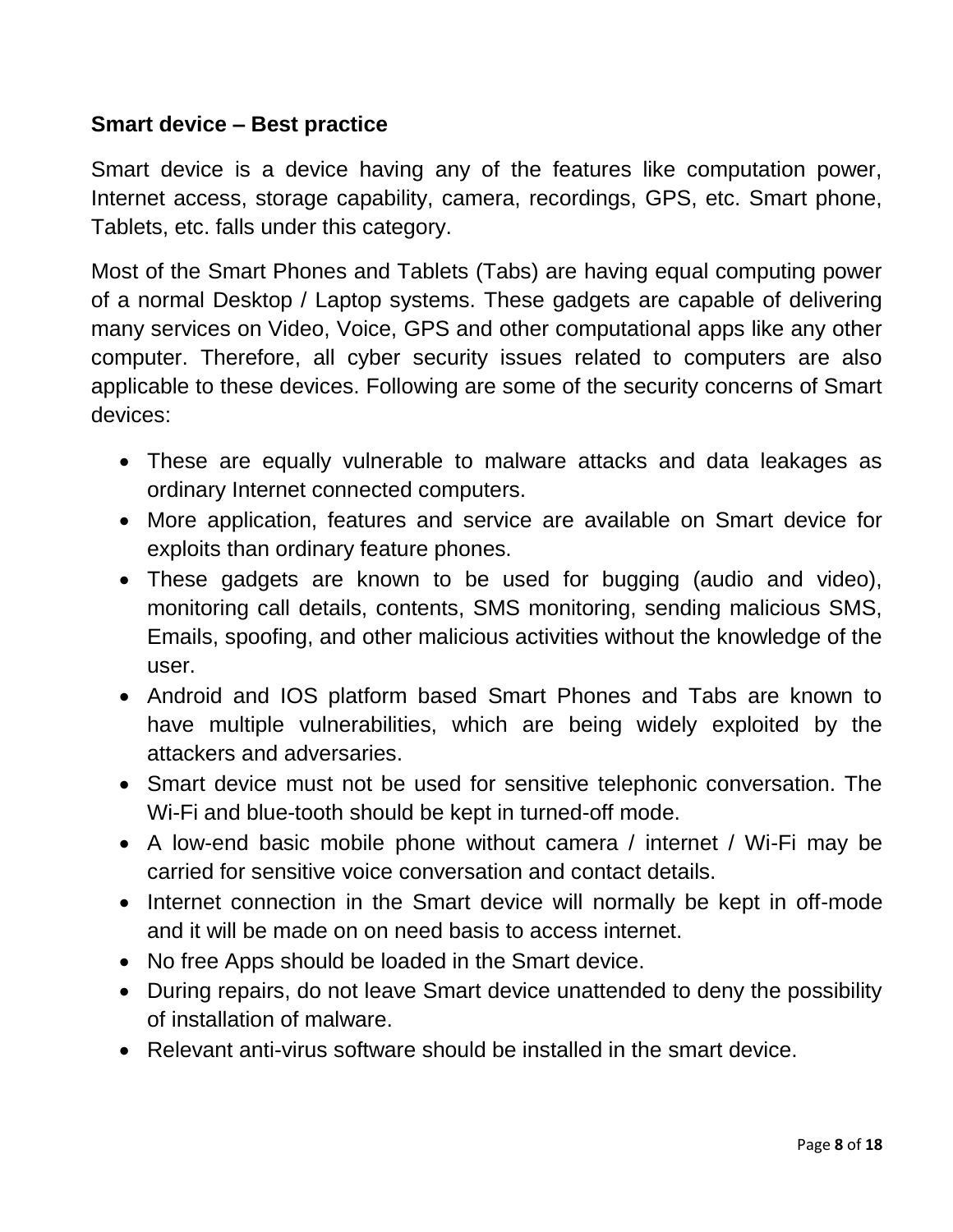- If the Smart device gets de-activated for any reason for few hours / one day, the service provider should be contacted immediately to ascertain the reason for deactivation.
- If the battery gets unusually discharged very fast or device gets heated up without any user activity, then it is very likely some malicious traffic is consuming battery.
- Free Wi-Fi should not be used at public places such as Airport. Turn off blue-tooth and Wi-Fi when use of the same is not required for operational purposes. Even when the same is in use, set default blue-tooth / Wi-Fi configuration to "non-discoverable".
- Compromised smart device should not be connected with computer even for the purpose of charging.
- Turn off the applications which are not needed.
- When device is idle, it should get locked and require a password / pin or swipe pattern. Set the device to lock in relatively short time.
- Dont reply or click on link on SMS or messages sent by strangers.
- Dont jail-break your device as jail-breaking removes the restrictions on which apps can be installed or not installed. This removes the protection set by the company.
- Watch for unauthorised GPRS/data connection during idle mode of the Smart device.
- Check the memory frequently if any unusual data is stored there. Malware stores temporarily, the data collected in the memory of the phone till the same is sent to the destination.
- Suitable non-transparent tape/sticker may be applied to block the camera view.
- Think before you click, download, forward, or open. Before responding, registering, downloading or providing information, get the facts. No matter how tempting the text, image, or application is, if the download isnt from a legitimate app store or the site of a trusted company, doesnt engage with the message.
- Understand the terms of use. Some applications claim extensive rights to accessing and leveraging your personal information. If the app requires more access to your account and/or device than is needed to run the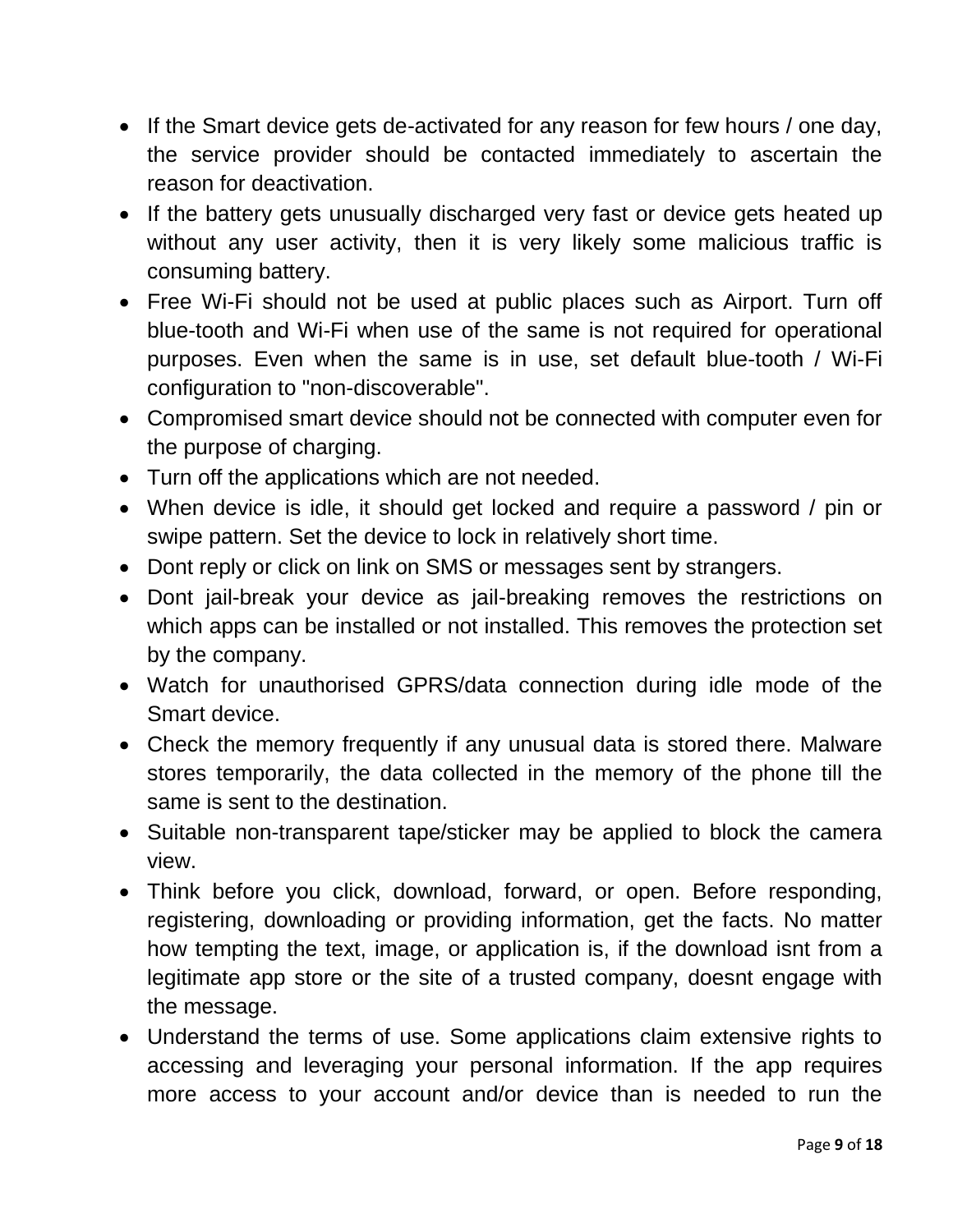service, do not continue. In addition, be aware that terms can change over time. Review your terms of use often.

- Be cautious with public Wi-Fi. Many Smartphone users use free Wi-Fi hotspots to access data (and keep their phone plan costs down). There are numerous threats associated with Wi-Fi hotspots. To be safe, avoid logging into accounts, especially financial accounts, when using public wireless networks.
- Disable Bluetooth and Near Field Communication (NFC) capabilities when not in use. Capabilities such as Bluetooth and NFC can provide ease and convenience in using your Smartphone. They can also provide an easy way for a nearby, unauthorized user to gain access to your data. Turn these features off when they are not required.
- Enable encryption. Enabling encryption on your Smartphone is one of the best ways to safeguard information stored on the device, thwarting unauthorized access.
- Securely dispose of your device. With the constant changes and upgrades in the Smartphone market, many are upgrading their devices on a regular basis. It is important that you wipe the information from your Smartphone before disposal. Additionally, make sure any SD cards are removed and erased. If you are not redeploying the SIM card to another device, then make sure your personal information stored on the SIM card is erased or destroyed.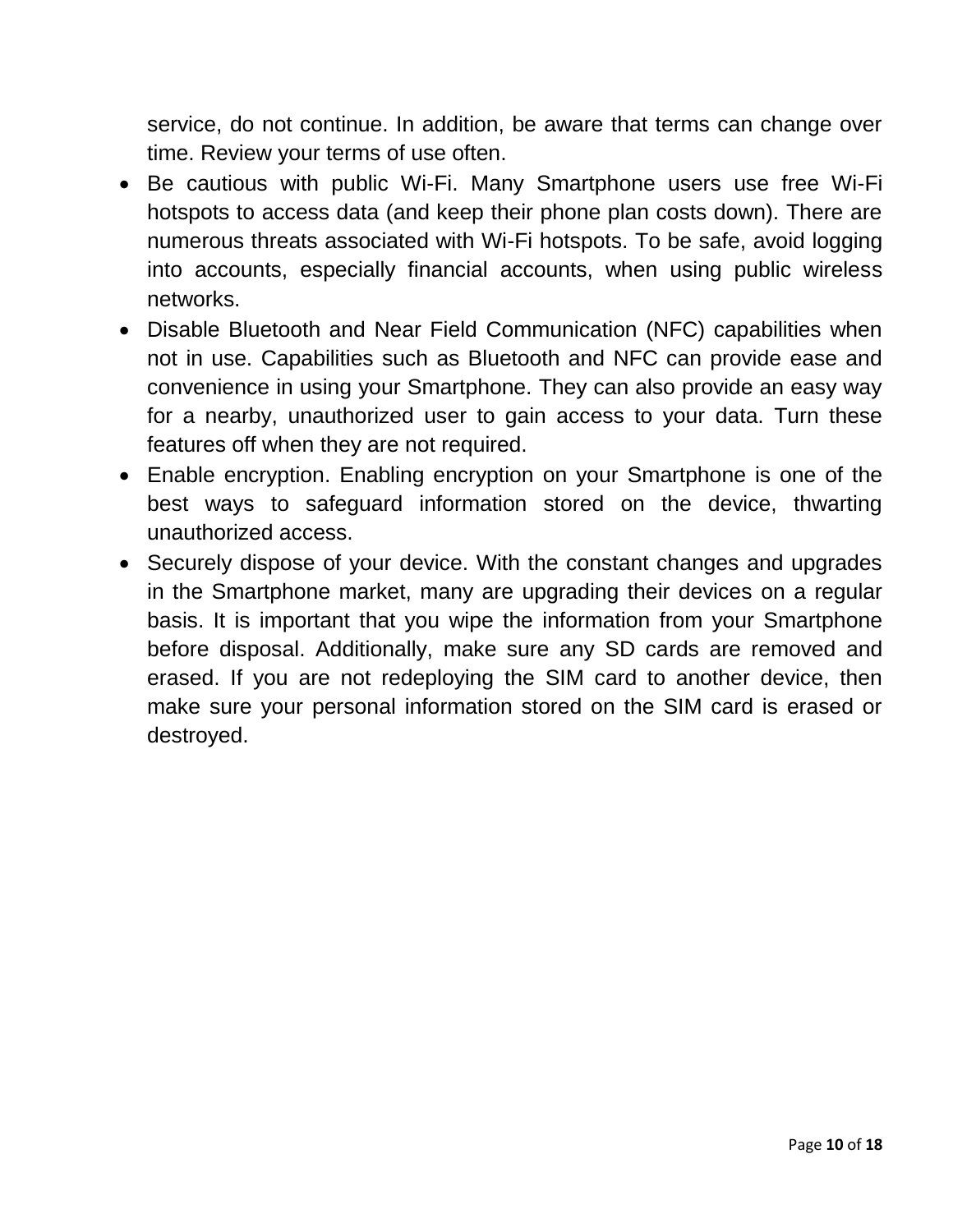## **Social Networking – Best practices**

- Do not store any information you want to protect on any device that connects to the Internet.
- Always use high security settings on social networking sites, and be very limited in the personal information you share. Monitor what others are posting about you on their online discussions.
- Use anti-virus and firewall software. Keep them and your browser, and operating systems patched and updated.
- Change your passwords periodically, and do not reuse old passwords. Do not use the same password for more than one system or service. For example, if someone obtains the password for your email, they can access your online banking information with the same password.
- Do not post anything that might embarrass you later, or that you dont want strangers to know.
- Do not automatically download, or respond to content on a website or in an email. Do not click on links in email messages claiming to be from a social networking site. Instead go to the site directly to retrieve messages.
- Only install applications or software that come from trusted, well-known sites. "Free" software may come with malware. Verify what information applications will be able to access prior to enabling them. Once installed, keep it updated
- Avoid accessing your personal accounts from public computers or through public Wi-Fi spots.
- Disable Global Position System (GPS) encoding. Many digital cameras encode the GPS location of a photo when it is taken. If that photo is uploaded to a site, so are the GPS coordinates, which will let people know that exact location.
- Whenever possible, encrypt communications with websites. It may be a feature (like HTTPS site rather than HTTP site) social network sites allow you to enable.
- Beware of unsolicited contacts from individuals in person, on the telephone, or on the Internet who are seeking corporate or personal data.
- Monitor your bank statements, balances, and credit reports.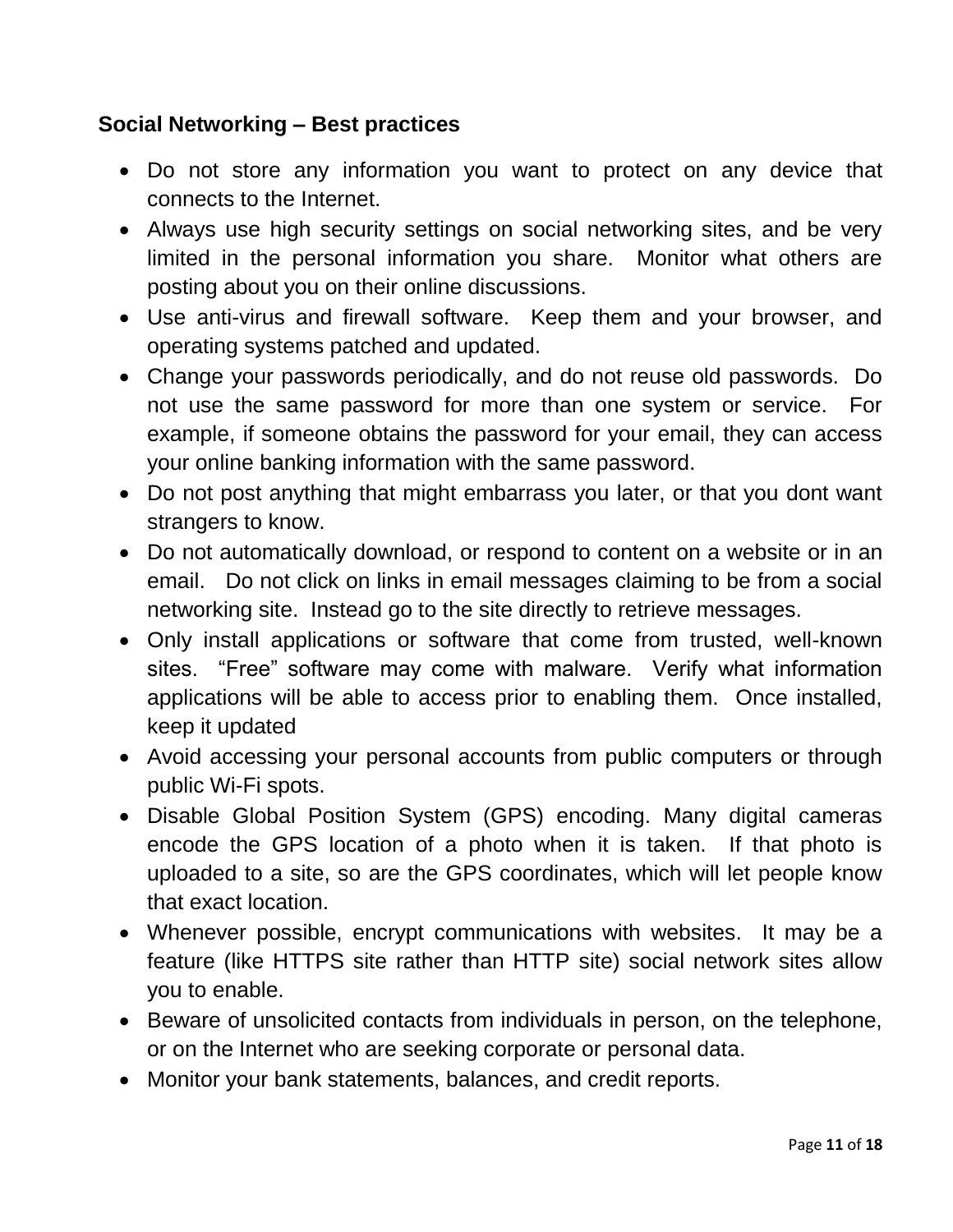- Do not share usernames, passwords, credit cards, bank information, salaries, computer network details, security clearances, home and office physical security and logistics, capabilities and limitations of work systems, or schedules and travel itineraries.
- No legitimate service or network administrator will ask you for your password.
- Do not provide information about yourself that will allow others to answer your security questions—such as when using "I forgot my password" feature.
- Be thoughtful and limit personal information you share such as job titles, locations, hobbies, likes and dislikes, or names and details of family members, friends, and co-workers.
- Verify those you correspond with. It is easy for people to fake identities over the Internet.
- Do not click advertisement shown in the social web pages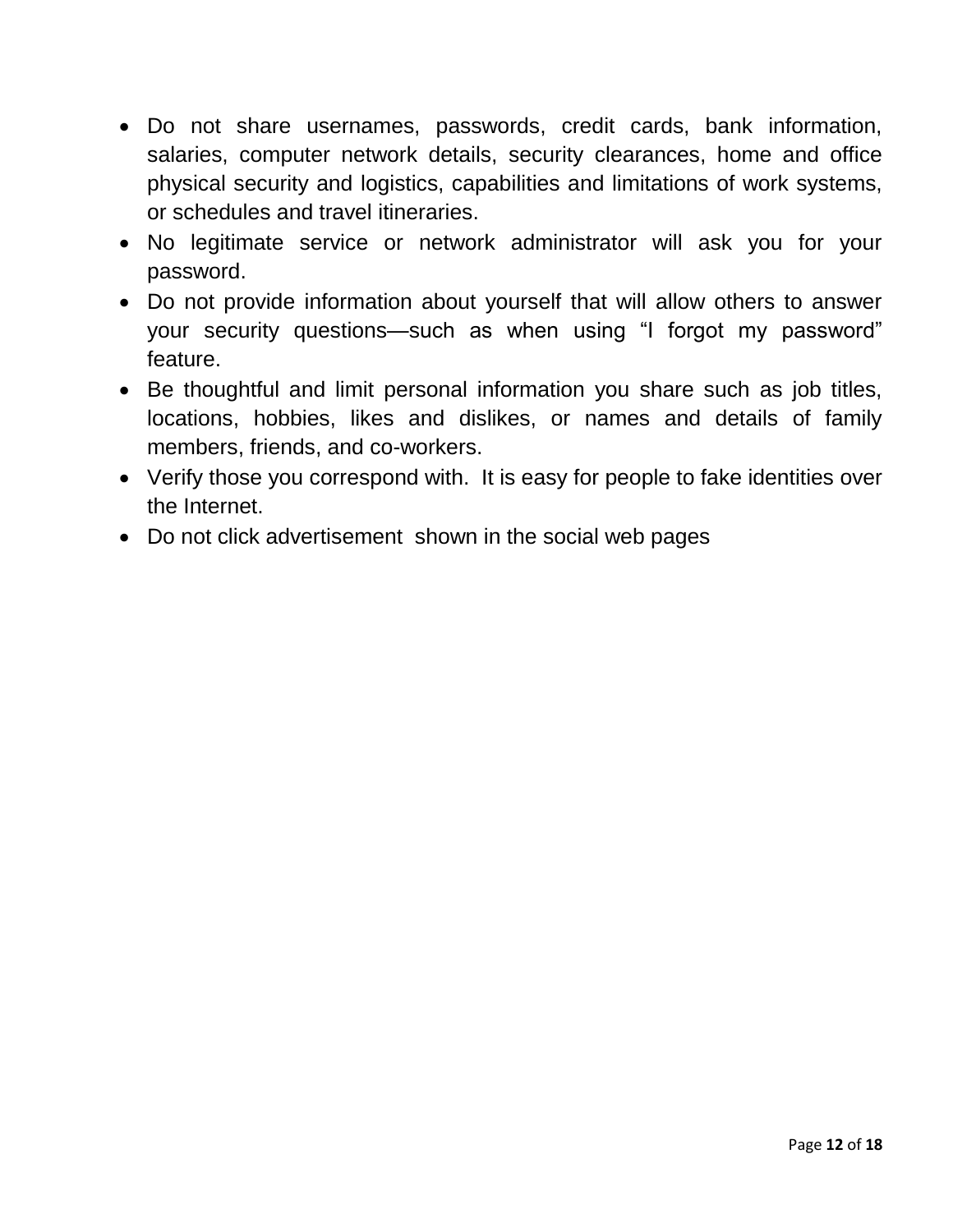## **Email Communication – Best practices**

- Auto save of password should not be enabled.
- Users must check their last login details while accessing the Email account.
- Use of encryption and digital signature certificate (DSC) may be considered for mails deemed necessary.
- Email IDs should have a strong password (at least 13 characters with alpha numeric and special characters)
- Once in every 30 days the email passwords should be changed.
- Logout properly from mail accounts.
- Before opening any attachment, the same should be scanned through an updated anti-virus for malicious contents.
- Do not keep mails in Inbox, sent box, draft, etc. which are no longer required.
- User should type the complete URL in the browser instead of clinking links from other sources.
- Before accepting the SSL certificate, the user should verify the authenticity of the certificate.
- Make a habit of clearing history from the browser after each logout sessions.
- Do not open / forward / reply to suspicious E Mail. Do not click any URLs mentioned in the body of the E Mail text.
- Be cautious of Tiny URLs in Email contents.
- Do not open attachment having extension :EXE, DLL, VBS, U64, SHS, PIF , SCR Typical example .txt.exe, .doc.exe
- Some malicious program starts executing as soon as they appear on the Outlook Express preview pane. Disable that option ( view -> layout -> uncheck "show preview pane"). Do not open unsolicited or unexpected attachments. If you can not verify an attachment is legitimate, delete it.
- Do not log in to web sites or online applications unless the login page is secure (HTTPS). Do not enter personal or sensitive information online unless you are using a trusted, secure web page.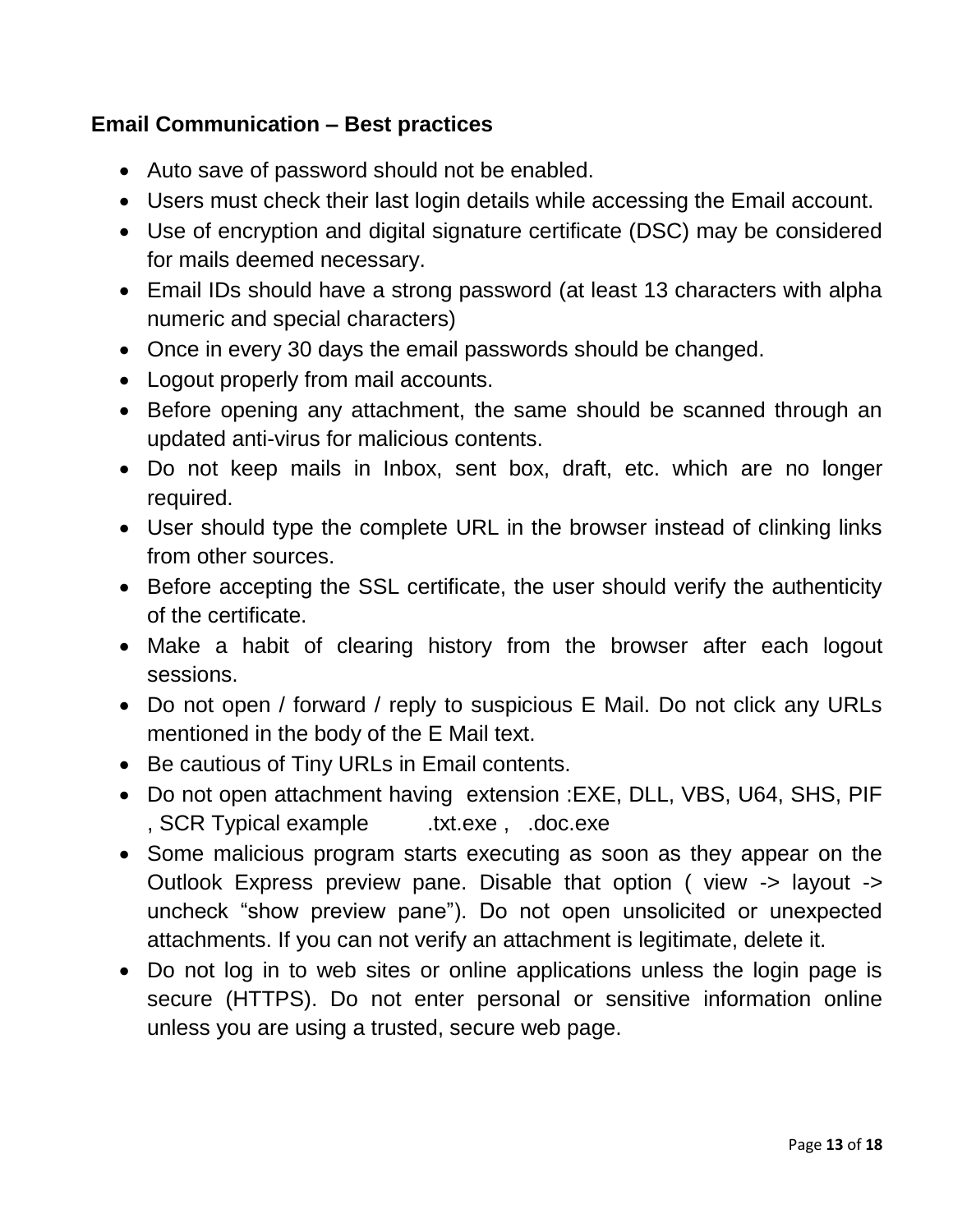#### **Wi-Fi Device – Best practices**

- Information/Data on the Wi-Fi Network should always be in the encrypted form.
- Do not connect the access point directly to the wired network. As there is a chance of compromised wireless client in turn effecting the systems in the wired network, a firewall and an antivirus gateway should be placed between the access point and the wired network
- In order to allow authorized users to connect to the access point, wireless clients should be provided access based on MAC address.
- Do not auto-Connect to open Wi-Fi Networks.
- Do not use WEP encryption use WPA2 or higher graded encryption
- Change your SSID (Wireless Network Name)
- Turn off SSID broadcasting.
- Change the default passwords while configuring the access point.
- When the number of users accessing the access point is less, it is recommended to disable the DHCP service. As this may make the attackers easy, to connect to the network once they get associated with the access point.
- Update the firmware of access point. It will reduce the number of security loop holes in the access point.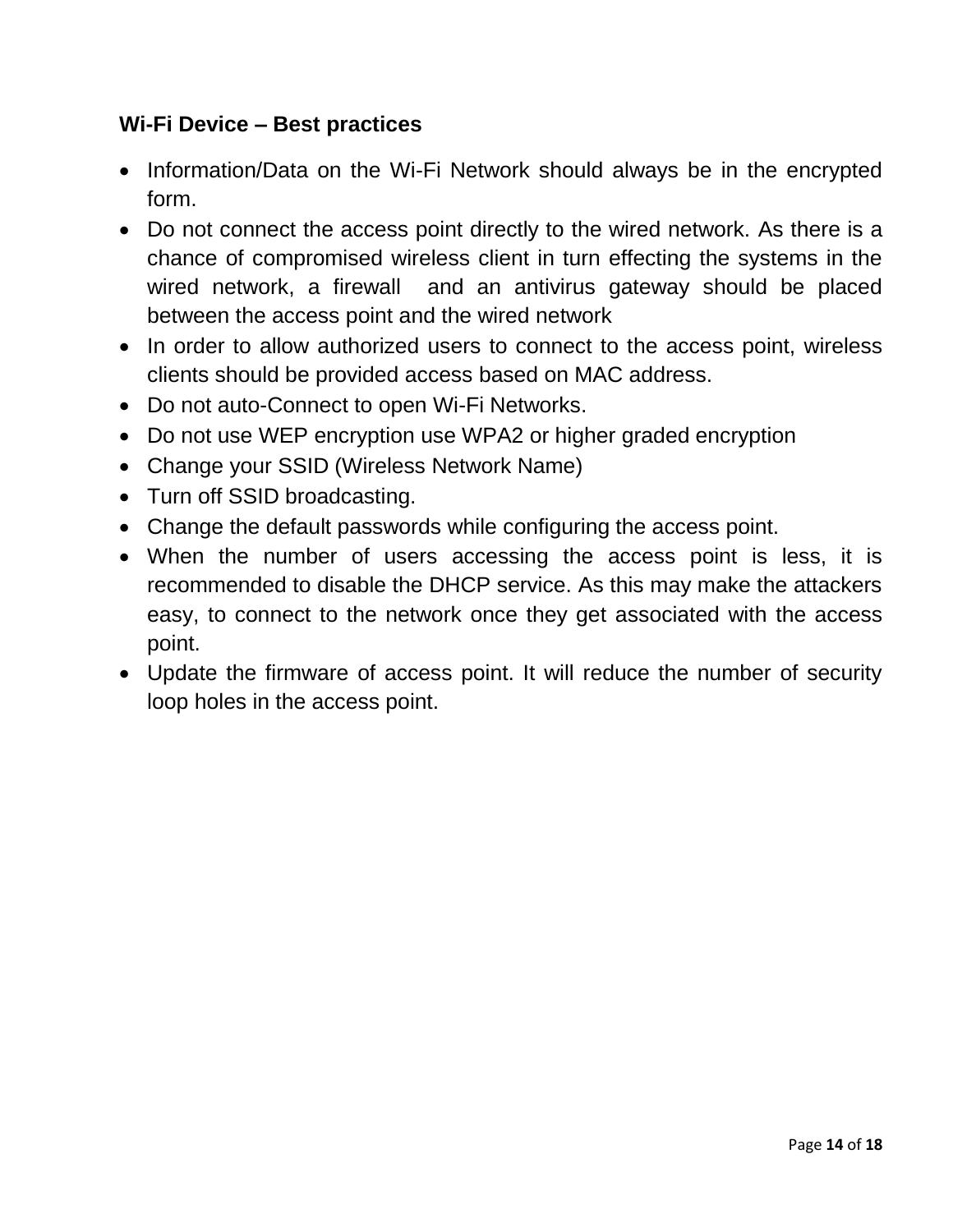#### **Password – Best Practices**

- Passwords must be changed at regular intervals.
- Always use different passwords for different accounts.
- Do not share passwords with anyone.
- All passwords are to be treated as sensitive.
- Passwords should never be written down or stored on-line without encryption.
- Do not reveal a password in email, chat, or other electronic communication.
- Do not reveal a password on questionnaires or security forms
- Always decline the use of the "Remember Password" feature of applications
- All users should be aware of how to select strong passwords.
- Strong passwords contain combination of lower case characters, upper case characters, numbers, "Special" characters (e.g. @#\$%^&\*()\_+|~- $=\'$ {}[]:"; < > / etc).
- Contain at least thirteen alphanumeric characters (except in the case of BIOS, if the same is not possible).
- Weak passwords have the following characteristics:
	- o The password contains less than thirteen characters
	- $\circ$  The password is a word found in a dictionary (English or foreign)
	- $\circ$  The password is a common usage word such as: Names of family, pets, friends, colleagues, Movie / Novel / Comics characters, etc.
	- o Computer terms and names, commands, sites, companies, hardware, software.
	- o Birthdays and other personal information such as addresses and phone numbers.
	- o Word or number patterns like aaaaa, qwerty, asdfg, zxcvb, etc.
- Password history should be enforced wherever possible to ensure that the users are forced to select different passwords with a user account.
- Maximum password age should be configured to enforce the period of time (90 days) that a password can be used before the system forces the user to change it.
- Always use different passwords for different accounts.
- Do not reveal a password in email, chat, or other electronic communication.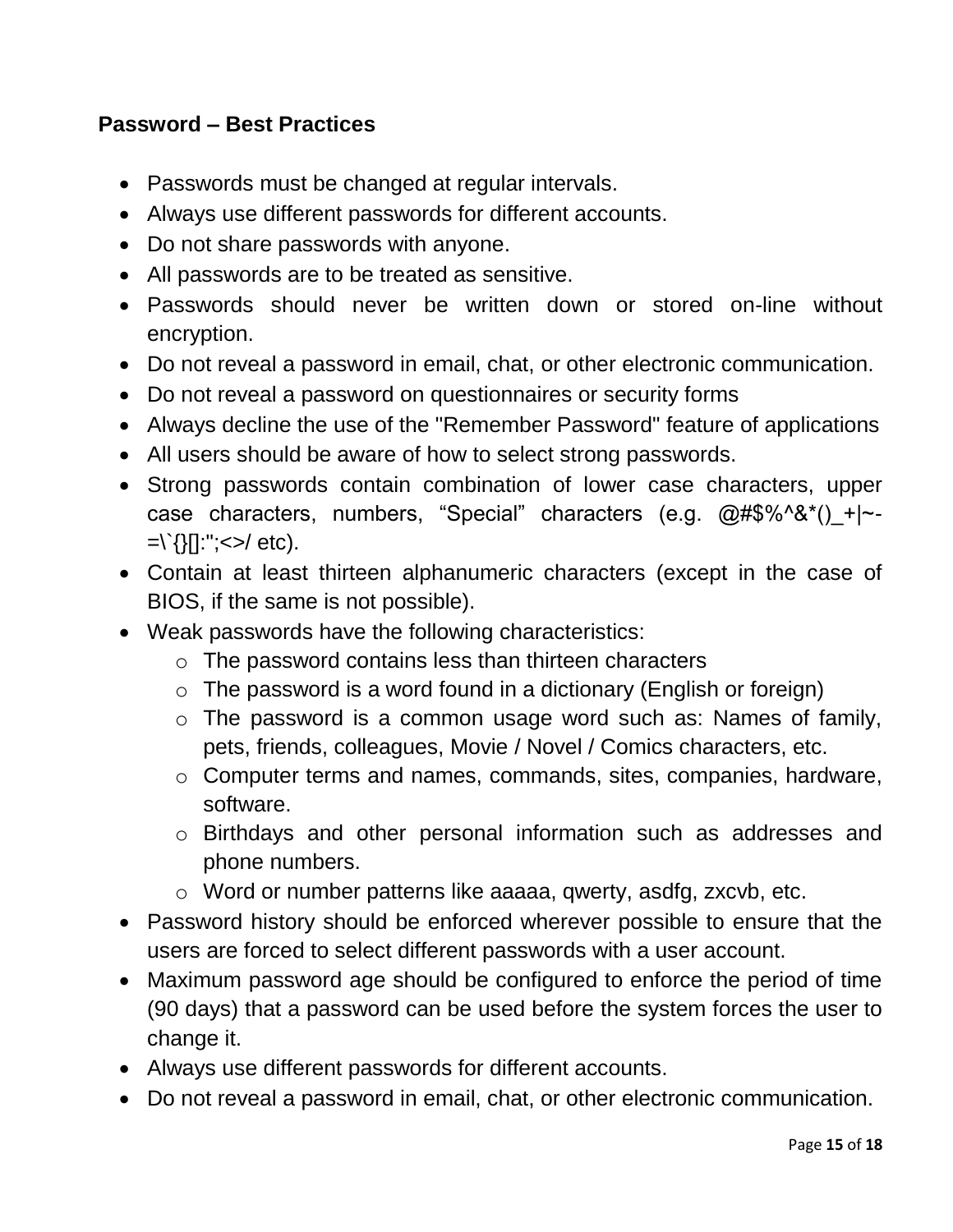- Do not speak about a password in front of others.
- Do not hint at the format of a password
- Do not reveal a password on questionnaires or security forms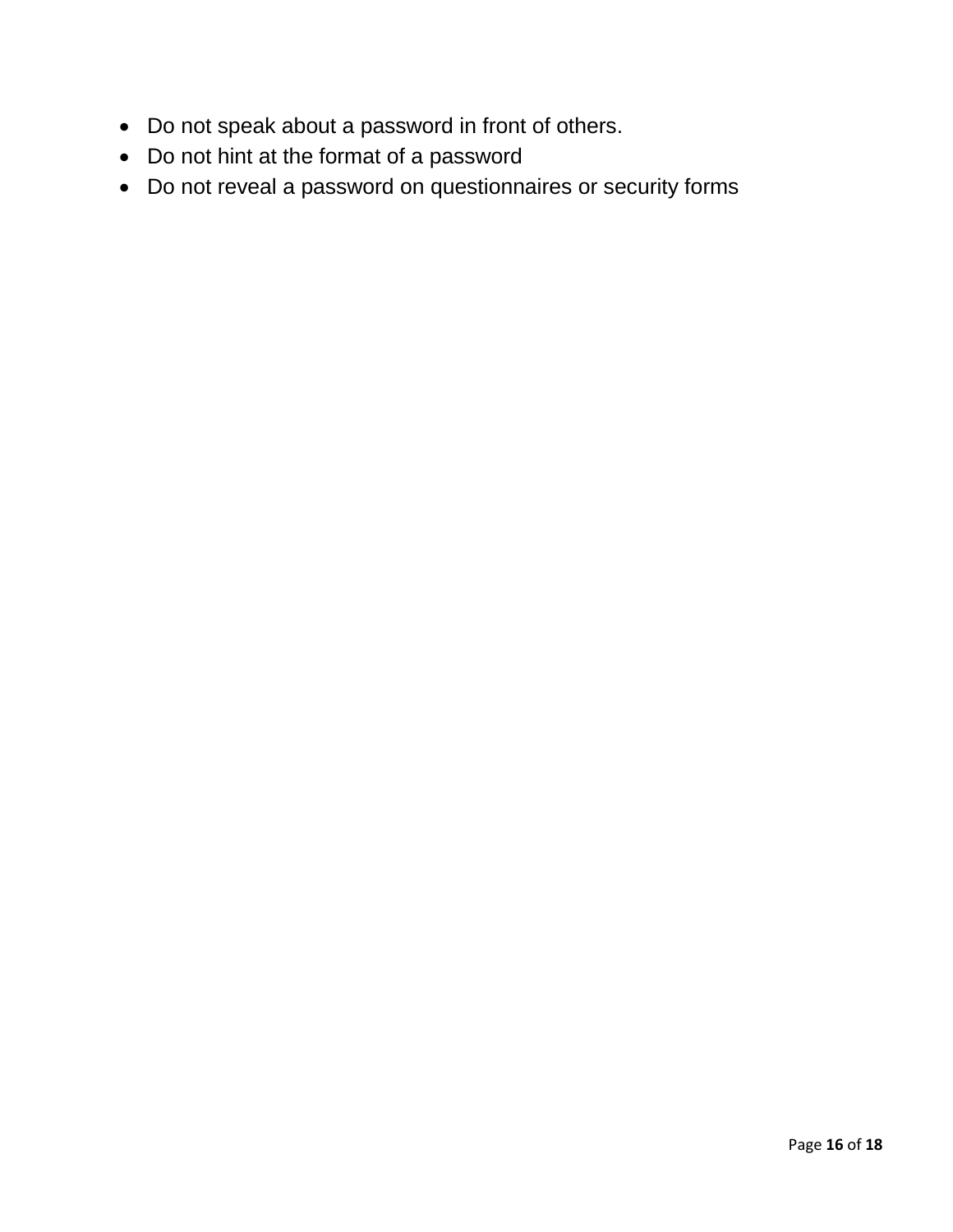## **Social Engineering – best practices**

Social Engineering is an approach to gain access to information through misrepresentation. It is the conscious manipulation of people to obtain information without realizing that a security breach is occurring. It may take the form of impersonation via telephone or in person and through email.

- Some emails entice the recipient into opening an attachment that activates a virus or malicious program in to your computer.
- Be suspicious of unsolicited phone calls, visits, or email messages from individuals asking about employees or other internal information. If an unknown individual claims to be from a legitimate organization, try to verify his or her identity directly with the company.
- Do not provide personal information or information about your organization, including its structure or networks, unless you are certain of a persons authority to have the information.
- Do not reveal personal or financial information in email, and do not respond to email solicitations for this information. This includes following links sent in email.
- Dont send sensitive information over the Internet before checking a websites security. Pay attention to the URL of a website. Malicious websites may look identical to a legitimate site, but the URL may use a variation in spelling or a different domain (e.g., .com vs. .net).
- If you are unsure whether an email request is legitimate, try to verify it by contacting the company directly. Do not use contact information provided on a website connected to the request; instead, check previous statements for contact information.
- Install and maintain anti-virus software, firewalls, and email filters to reduce some of this traffic.
- Take advantage of any anti-phishing features offered by your email client and web browser.
- If you believe your financial accounts may be compromised, contact your financial institution immediately and close any accounts that may have been compromised. Watch for any unexplainable charges to your account.